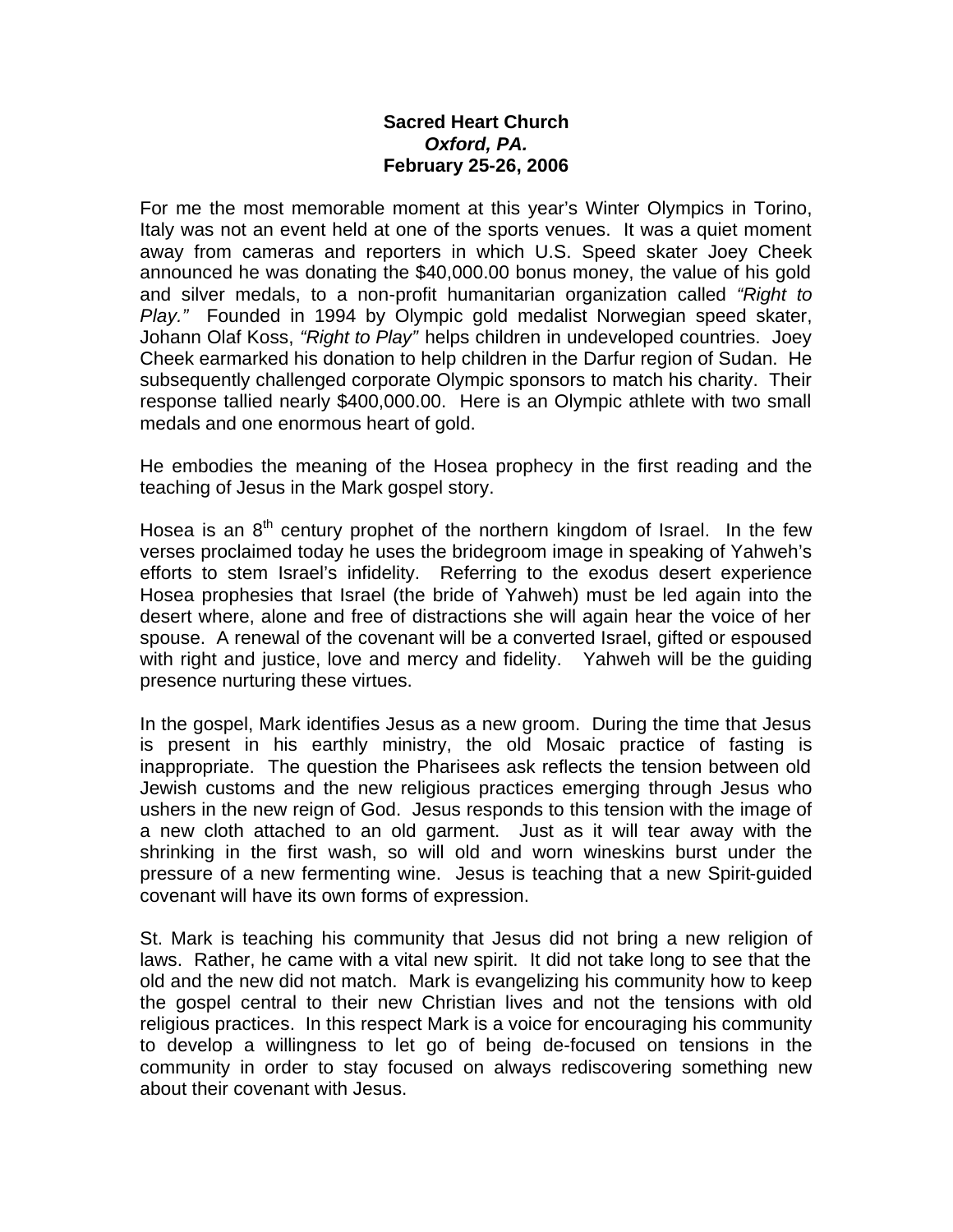For the next three days I am here to help you do just that. My name is Paul Mast – a priest of the Diocese of Wilmington, DE. My presence among you is to help you get ready to go into the desert of your heart for the forty days of Lent. In the spiritual life the desert is an inner place where we filter out the voices that speak to our heart. By simplifying our life through prayer, fasting and almsgiving we learn to attune the heart to the voice of the Holy Spirit who graces us with the fruit of hope, joy, happiness, contentment, satisfaction, delight, peace. The fruit of the evil spirit is just the opposite; despair, sadness, discontentment, dissatisfaction, doubt, conflict, and turmoil.

Last week, different voices of Olympic athletes spoke from different hearts. The voice of Joey Cheek spoke from a heart that was humble, compassionate, caring, other-centered. The voices of Shani Davis and Chad Hedrick spoke from hearts that were angry, proud, arrogant and self-centered. All three were part of the U.S. speed skating team. All three won gold and silver medals. But, only one displayed a heart of gold. Like these athletes we all have different voices competing for our attention. The spiritual question is: which voice will you give your heart to?

I believe Joey Cheek answered that question long before he arrived in Torino, Italy. While other athletes thought small and went only to win medals, he thought big and went to be a philanthropist. He modeled his hero, Johann Koss, and gave away the value of his medals. In the end he became a hero and was selected by his teammates to carry the U.S. flag in the closing ceremony. This is how a heart of gold touched other hearts.

In one respect Joey Cheek was to the U.S. Olympic team in the  $21<sup>st</sup>$  century what Hosea was to unconverted Israel in the  $8<sup>th</sup>$  century, and what St. Mark was to his post-resurrection community. They are all voices for converting hearts to a covenant, a gospel way of life that is life-giving for others.

This parish retreat is entitled *"The Oxford Project at Sacred Heart."* I want to thank the students of Oxford High School for the inspiration for this title. But, while your project focuses only on yourselves this retreat will use a camcorder to record the faces and voices of Sacred Heart in Oxford and connect them with the faces and voices of Sacred Heart in Biloxi, MS. Before Hurricane Katrina they were a parish of 1500 families. Now they have just over 400 families. Before Katrina they had over 500 children in their school and religious education programs. Now they have only 115 children in the parish. Before Katrina they had five Masses in their own church. Now they have two Masses in a local Baptist Church and one Mass in a Methodist Church. To make matters worse last week their pastor, Fr. Bob Higginbotham was operated on for a ruptured appendix.